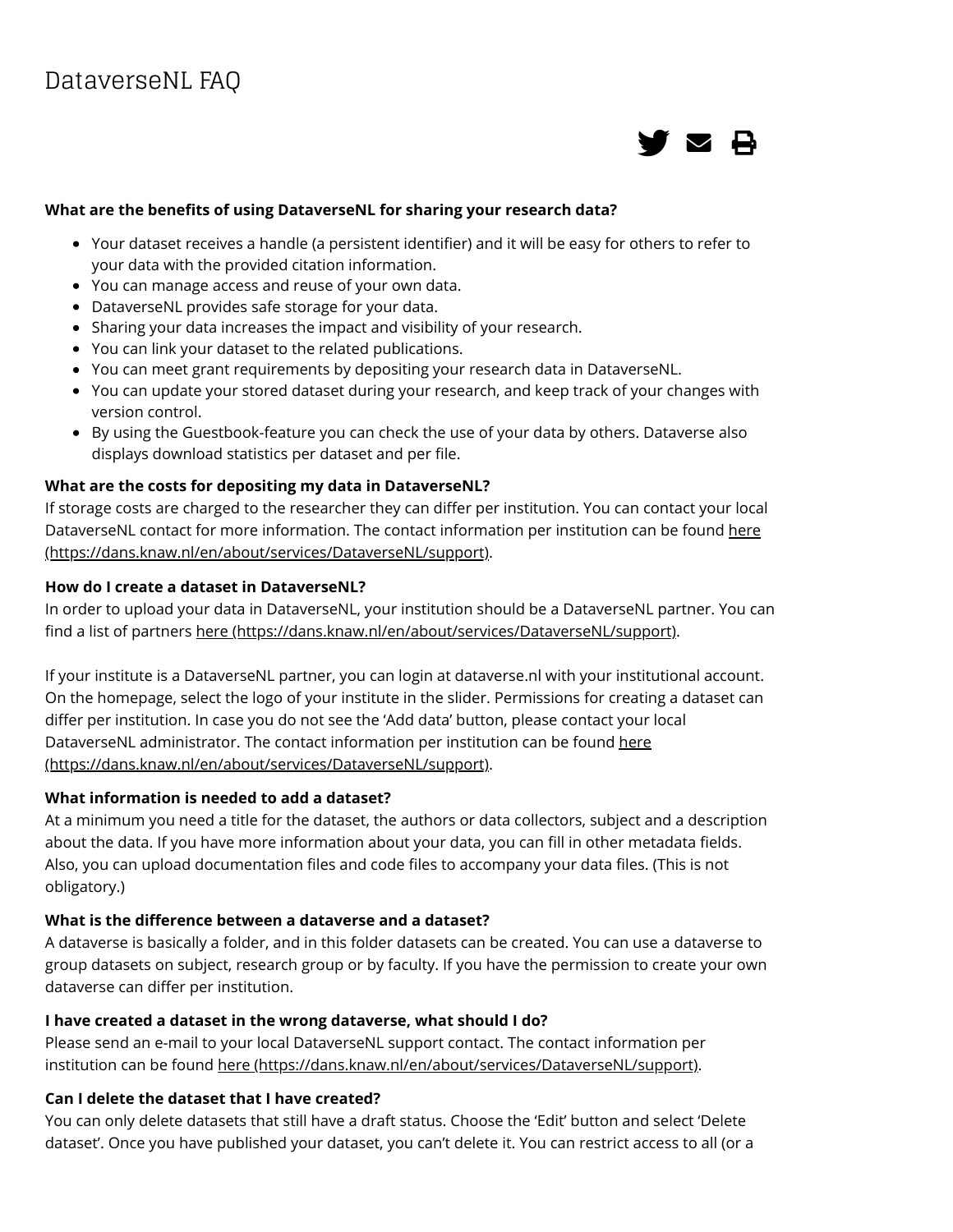selection of) your files in your dataset. If this is not a sufficient solution, please contact your local [DataverseNL administrator for help. The contact information per institution can be found here](https://dans.knaw.nl/en/about/services/DataverseNL/support) (https://dans.knaw.nl/en/about/services/DataverseNL/support).

## **Can I make changes to my published dataset?**

Yes, this is possible. Use the 'Edit' button to change metadata and/or the files within the dataset. If you save the changes, a pop-up notice will inform you that a new version of the dataset will be created. The changes will be visible for others only after publishing the new (major or minor) version.

## **Can I upload any type of data file to DataverseNL?**

Yes, any file format is accepted.

## **Is there a maximum size per file?**

Yes, a file can be 10 GB max. But you can upload as many files as you want to a dataset.

## **Can I upload a zip-file without the automatic unzipping by DataverseNL?**

Yes, you can use a work-around for this. In this case, double-zip your files. For example, place your zip in a folder, and then zip this folder. DataverseNL will only unzip the folder, and not the zip-file within the folder.

## **Who can search and download my files in DataverseNL?**

When your dataset is published, the metadata is always publicly accessible, even for users without a DataverseNL account. Who can download your files depends on the restrictions you have set on the files, and on the permission settings of your dataset.

## How do I restrict access to (a part of) my files?

It is possible to prohibit others to download or open your files. Go to the 'Files' tab in your dataset page and use the checkboxes to select the files you want to restrict. Click 'Edit Files' and choose 'Restrict'. A pop-up notice will appear. Here you can add the terms/conditions for access to your files. You can also check the box for 'Enable Access Request' if you want users to be able to send an access request via DataverseNL.

# **How do I set terms of use for my dataset?**

# [When you create a dataset, the Creative Commons Zero Waiver \(CC0\)](http://creativecommons.org/publicdomain/zero/1.0)

(http://creativecommons.org/publicdomain/zero/1.0) is automatically selected. It is possible to adjust the Terms of Use. Go the 'Terms' tab on your dataset page and click 'Edit Terms requirements'. Select the radio button 'No, do not apply CC0 public domain dedication', and fill in the text fields with your own terms and conditions.

## **How can I see who is using my data?**

By using the guestbook feature it is possible to register who downloaded files from your dataset. With enabling a guestbook, you can oblige the downloader to register his name and to answer one or more questions. A guestbook must be created on dataverse level. This makes it possible to reuse the guestbook (with the same settings) for the different datasets within the dataverse. You can read here (http://guides.dataverse.org/en/4.8.2/user/dataverse-management.html#dataset-guestbooks) how to create a guestbook. If you do not have permission to create a guestbook, please contact your local DataverseNL admin.

To select a guestbook for your dataset, follow these steps:

- 1. Go to your dataset page.
- 2. Select the 'Terms' tab.
- 3. Click 'Edit Term Requirements'.
- 4. Select under the head 'Guestbook' the guestbook you would like to use and click 'Save changes'.

## **How can I share my data in DataverseNL with others without publishing the dataset?**

If the person you want to share your data with has no DataverseNL account, you can send a Private URL. To do this, click 'Edit' and choose for 'Private URL'. Persons who receive this link can access your dataset without it being published.